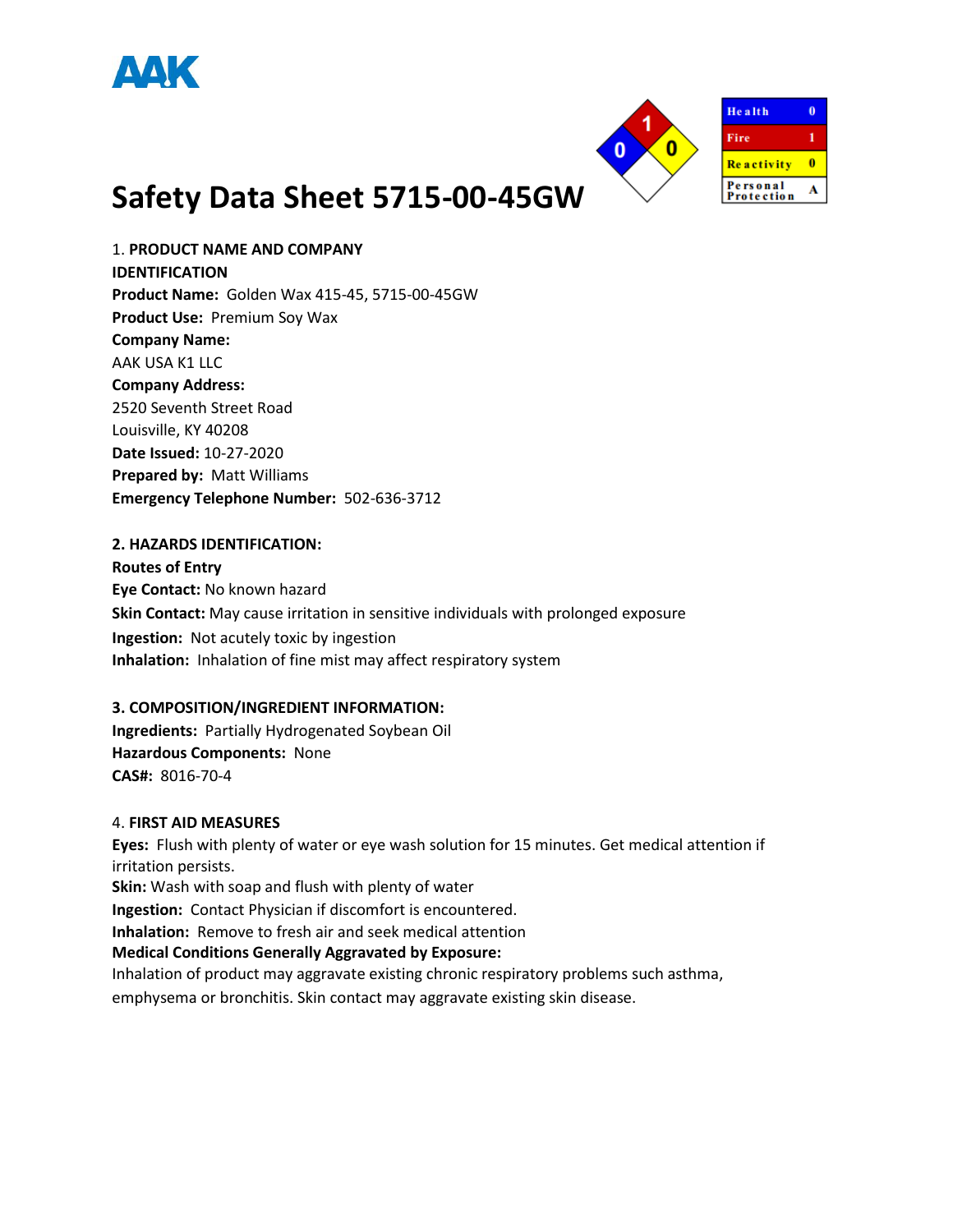



**5. FIRE FIGHTING MEASURES** 

**Flash Point (Method Used):** Not Available

## **Flammable Limits**

**LEL:** Not Established

**UEL:** Not Established

**Extinguishing Media:** Dry Chemical, Carbon Dioxide, Foam

### **Special Firefighting Procedures:**

Cool containers exposed to flame with water. Limit the spread of oil. Treat as an oil (edible fat) fire. Use air supplied equipment for fighting interior fires. DO NOT USE WATER TO EXTINGUISH.

## **Unusual Fire & Explosion Hazards:**

As with all unsaturated fats and oils, some porous materials such as rags, paper, insulation or clay when wetted with this product may undergo spontaneous combustion. Keep such wetted materials well ventilated to prevent possible heat buildup.

**Hazardous Decomposition Materials:** CO, CO2

## **6. ACCIDENTAL RELEASE MEASURES (STEPS FOR SPILLS) Methods for Cleaning Up:**

Absorb onto an inert, absorbent substrate and sweep up. Wash area with soap and water. Floors will be slippery; take precautions.

## **7. HANDLING AND STORAGE**

#### **Handling**

**Safe Handling:** Avoid direct or prolonged contact with skin and eyes. Avoid breathing oil mist. **Storage** 

#### **Requirements for Storage Areas and Containers:**

Store in an area that is cool, dry, and well-ventilated.

## **8. EXPOSURE CONTROL/PERSONAL PROTECTION**

#### **Introductory Remarks:**

These recommendations provide general guidance for handling this product. Because specific work environments and material handling practices vary, safety procedures should be developed for each intended application. While developing safe handling procedures, do not overlook the need to clean equipment and piping systems for maintenance and repairs. Waste resulting from these procedures should be handled in accordance to the section entitled Disposal Considerations.

#### **Exposures Guidelines:**

Engineering controls are usually not necessary if good hygiene practices are strictly followed. Respiratory protection is generally not required during normal operations. Wear

the following to prevent skin contact: work pants, long sleeve work shirt, and work gloves. Where there is the danger of eye contact, wear splash proof goggles.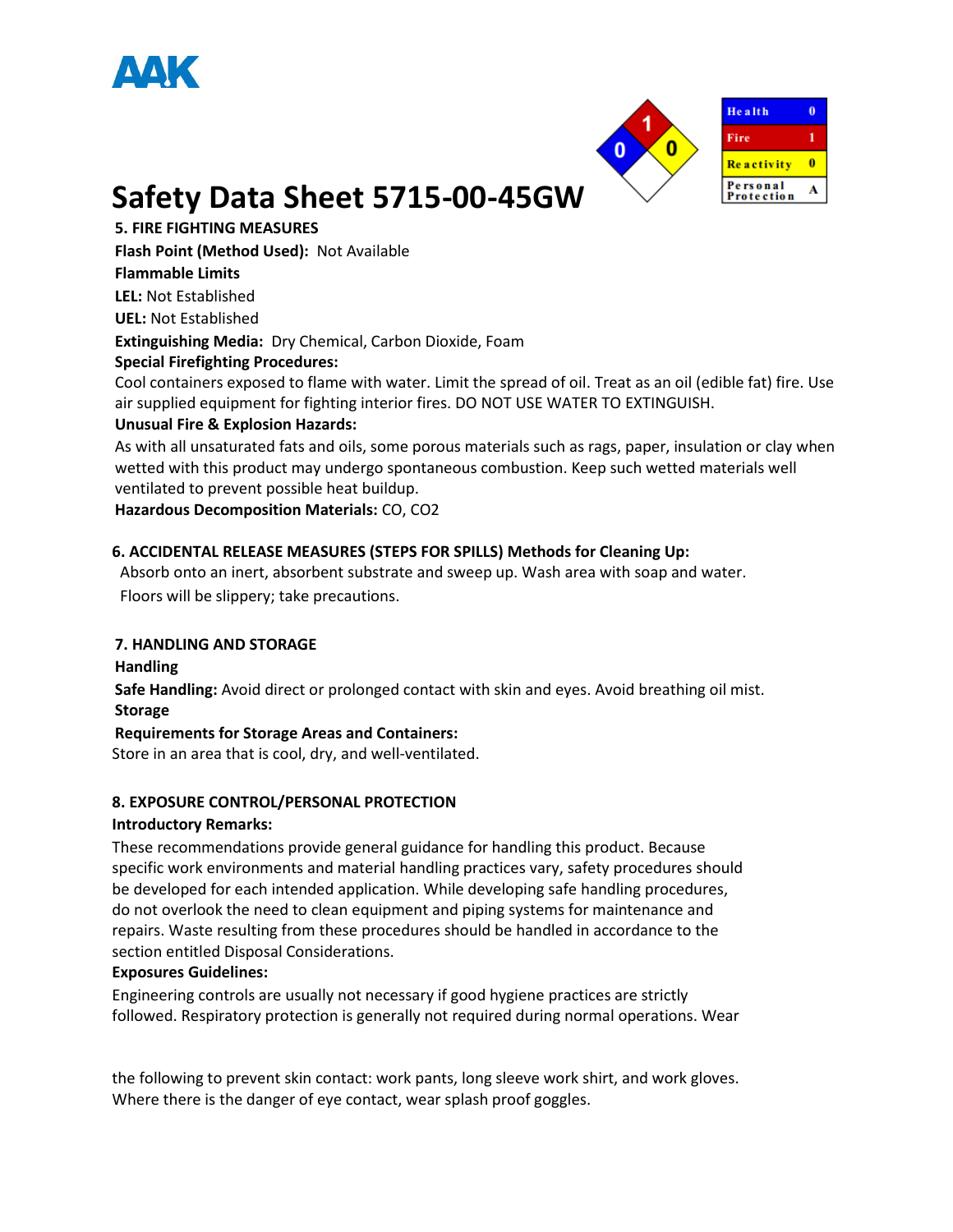



**Threshold Limit Value:** Not Available

#### **Work Practice Controls:**

Personal hygiene is an important work practice exposure control measure and the following general measures should be taken when working with or handling this material:

- 1) Do not store, use, and/or consume foods, beverages, tobacco products, or cosmetics in areas where this material is stored.
- 2) Wash hands and face carefully before eating, drinking, using tobacco, applying cosmetics, or using the toilet.
- 3) Wash exposed skin promptly to remove accidental splashes or contact with this material.

#### **9. PHYSICAL AND CHEMICAL PROPERTIES**

**Physical State:** Flakes **Color:** Creamy white **Odor:** Characteristic, bland, fatty oil **Vapor Pressure (mm Hg.):** N/A **Vapor Density (AIR = 1):** -- **Boiling Point:** N/A **Melting Point:** 119-125°F **Peroxide Value:** 1.0 Max **FFA:** 0.50 Max **Specific Gravity (H2O = 1):** 0.698 – 0.921 **Evaporation Rate:** N/A **Solubility in Water:** Insoluble **Water Reactive:** No

#### **10. STABILITY AND REACTIVITY**

 **Stability:** This material is stable under normal conditions described in that section.  **Incompatibility (Materials to Avoid):** None  **Conditions to Avoid:** None **Hazardous Decomposition or byproducts:** CO, CO2

 **Hazardous Polymerization:** Will Not Occur

#### **11. TOXICOLOGICAL INFORMATION:** No information

**12. ECOLOGICAL INFORMATION**: No Information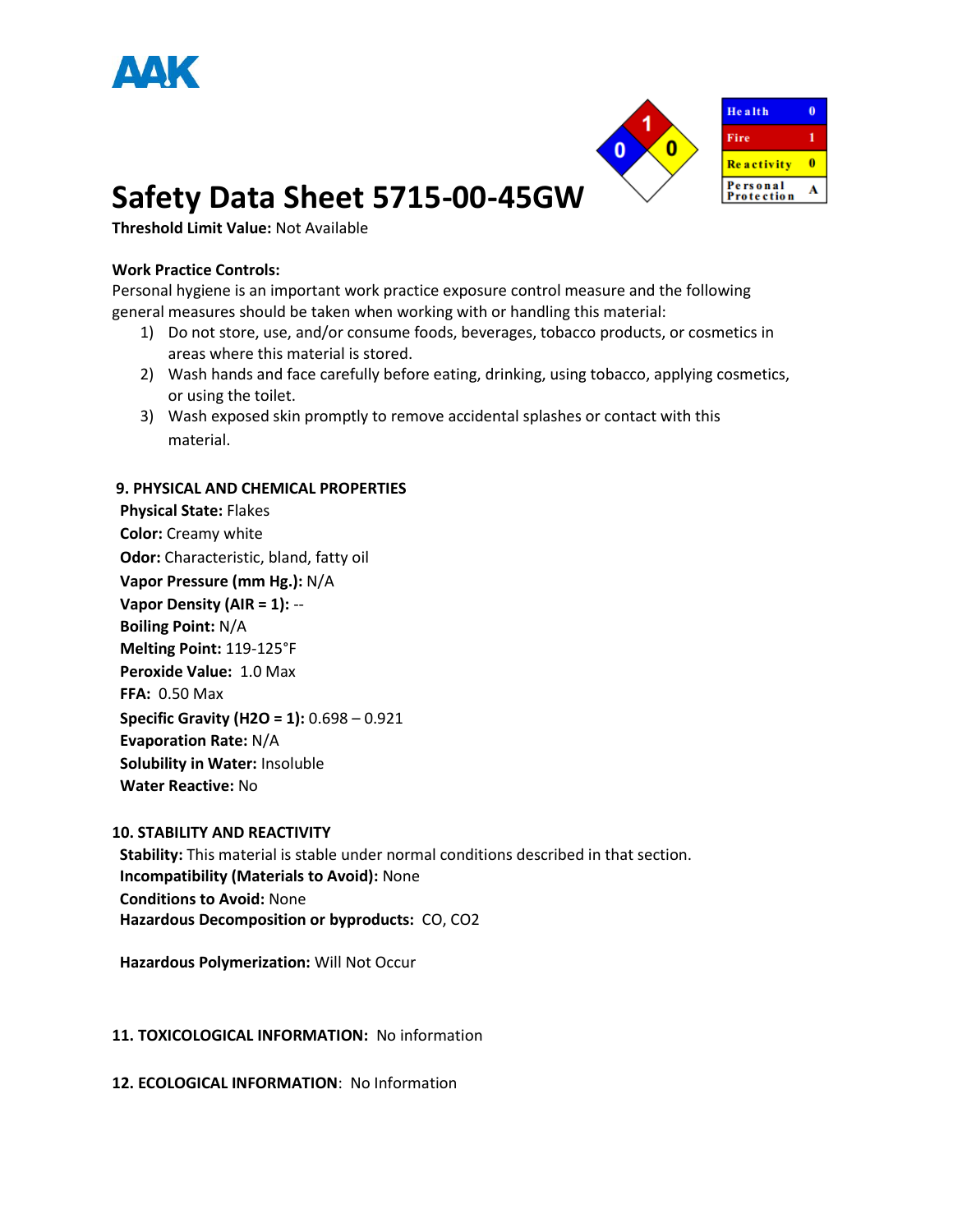



 $\overline{\mathbf{0}}$ 

1

 $\overline{\mathbf{0}}$ 

A

## **Safety Data Sheet 5715-00-45GW**

## **13. DISPOSAL CONSIDERATIONS Waste Disposal Methods:**

Chemical additions, processing or otherwise altering this material may make the waste management information present in this MSDS incomplete, inaccurate or otherwise inappropriate. Please be advised that state and local requirements for waste disposal may be more restrictive or otherwise different from federal laws and regulations. Consult state and local regulations regarding the proper disposal of this material.

#### **14. TRANSPORT INFORMATION**

**DOT Shipping Name:** Not regulated

**15. REGULATORY INFORMATION:** There are a number of minor components in vegetable oils that appear on the State of California's Proposition 65 List of chemicals. Some of these are naturally occurring; some are introduced as part of the processing of oils.

It is not possible for AAK USA, Inc. to make a judgment as to the likelihood of a particular "Proposition 65" chemical requiring labeling by the State of California without having tested for every compound and element on California's list, and without knowing the formulations, compositions, sources of other ingredients, and serving sizes of any particular consumer product which may contain AAK products. Therefore, AAK cannot guarantee that the product(s) that you manufacture using the Products will not require a Prop 65 warning. However, our Continuing Commodity Guarantee states that product sold "will not contain any food additive, pesticide or other substance as of the date of such shipment or delivery which is unsafe within the meaning of the Federal Food, Drug and Cosmetic Act, including all revisions and amendments pertaining thereto". In this context it should be noted that edible fats and oils are generally considered to be highly refined materials having gone through adsorptive bleaching and steam deodorization, which remove many unwanted and undesirable materials.

Pharmaceutical customers should note that no Class 1 solvents as defined in the Federal Register Vol. 62, No. 247 (benzene, carbon tetrachloride, 1,2-dichloroethane, 1,1 dichloroethene, 1,1,1-tricholoroethane) are used by AAK in the production of any vegetable oils.

Contains partially hydrogenated vegetable oil(s). To be used in accordance with applicable laws and regulations of United States (US Food and Drug Administration, 21 CFR Part 170) and country of import.

#### **16. ADDITIONAL INFORMATION**

This information is provided for documentation purposes only. This product is not considered hazardous.